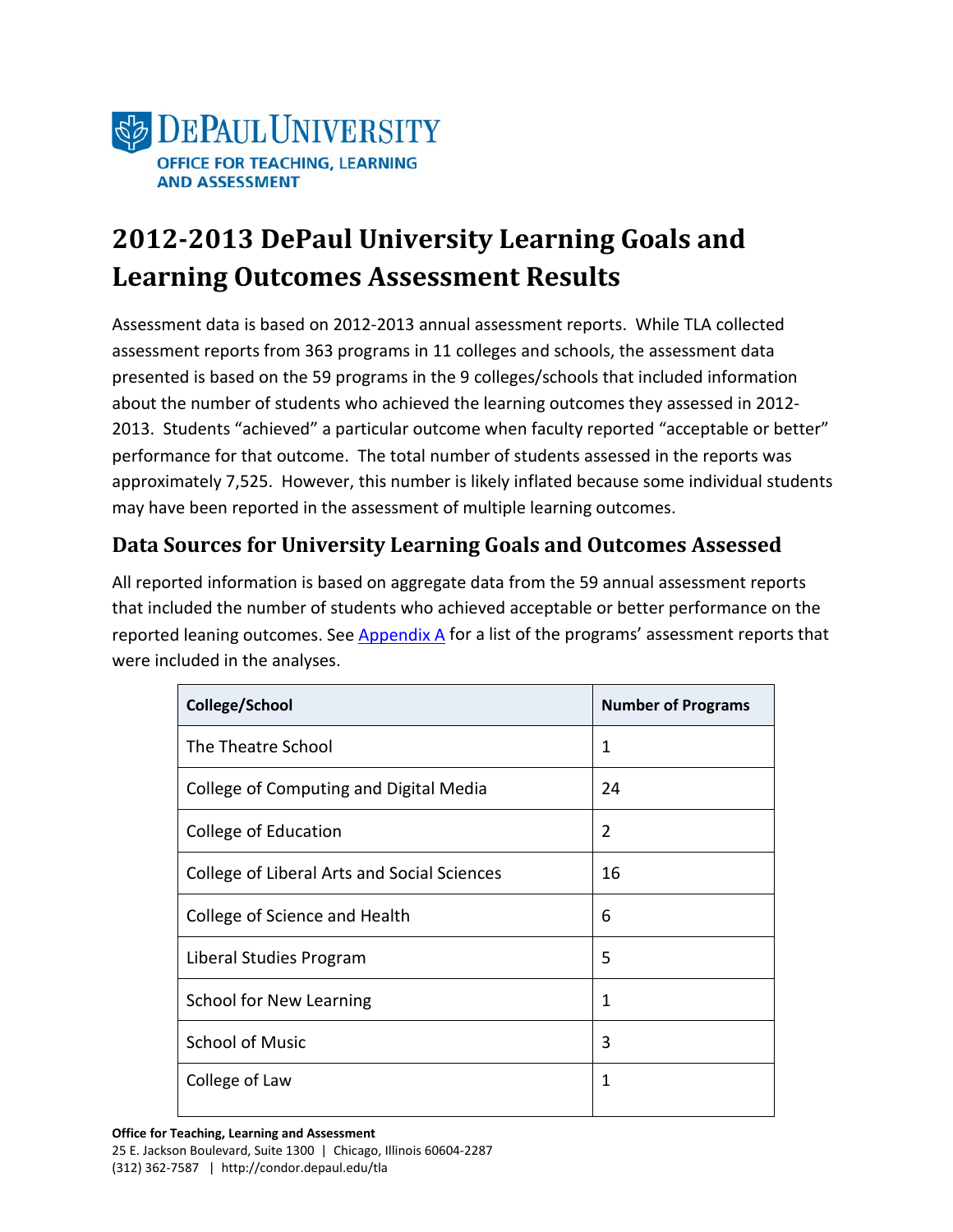

#### **Assessed Learning Outcomes by Institutional Learning Goals**

In 2012-2013 assessment reports assessed learning outcomes that aligned with all 6 of DePaul's institutional student learning goals. Please note that one program learning outcome may align with multiple institutional learning goals.

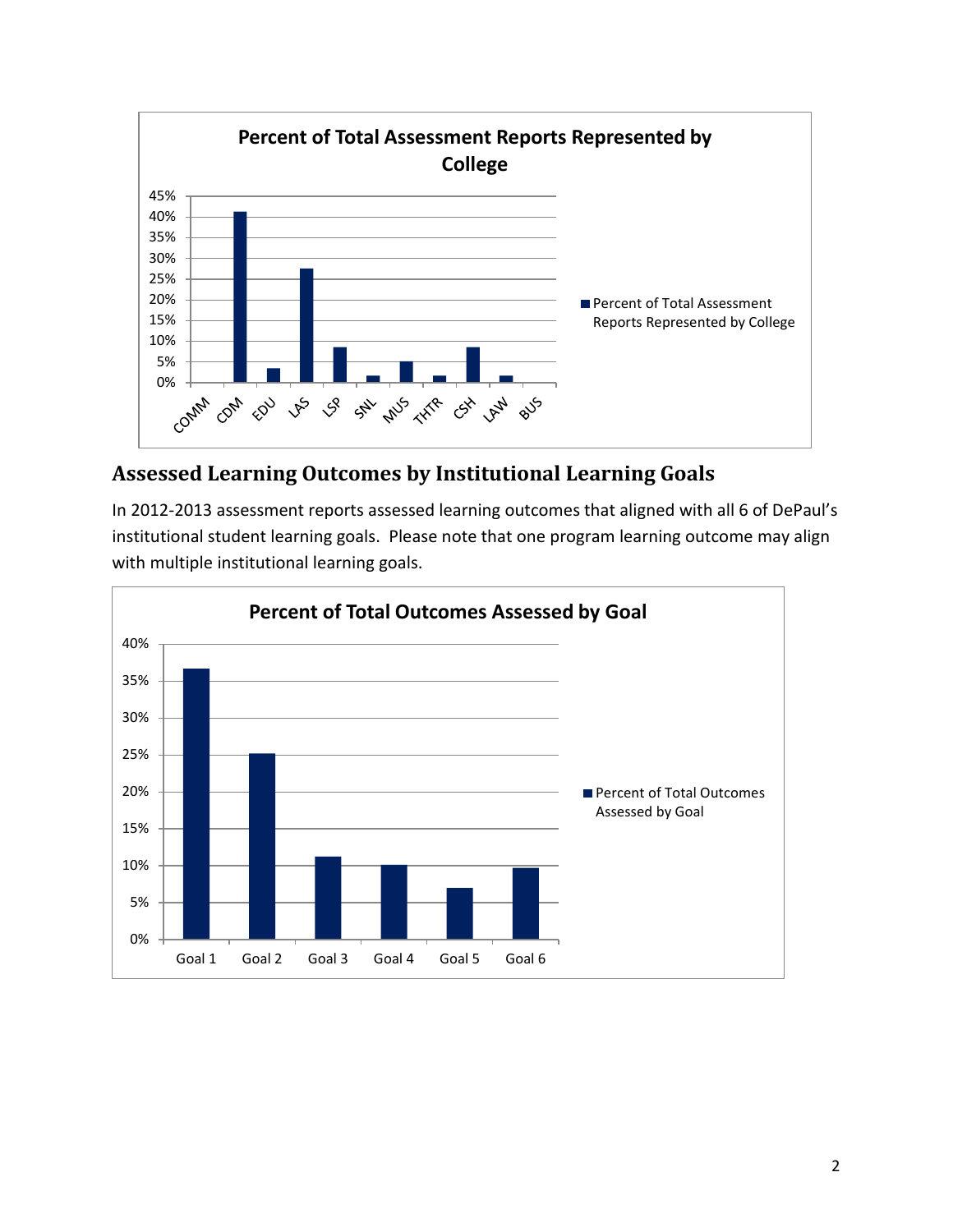#### **Results of Assessment**

The results of assessment are based on the number of students who faculty reported achieved an acceptable or better performance on each of the learning outcomes assessed.

#### All Institutional Learning Goals



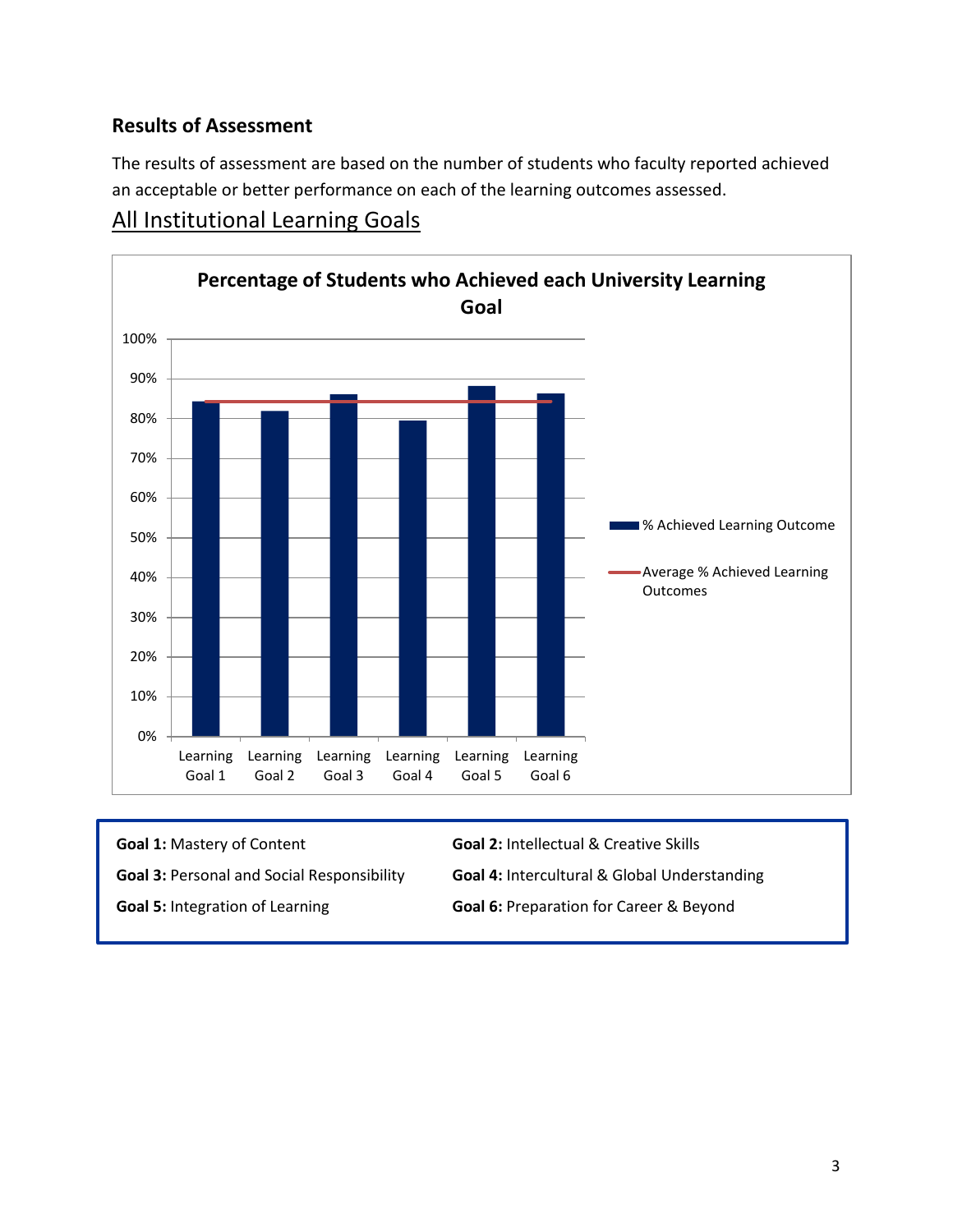



**Outcome 1:** General knowledge **Outcome 2:** Specialized knowledge & skills within discipline or field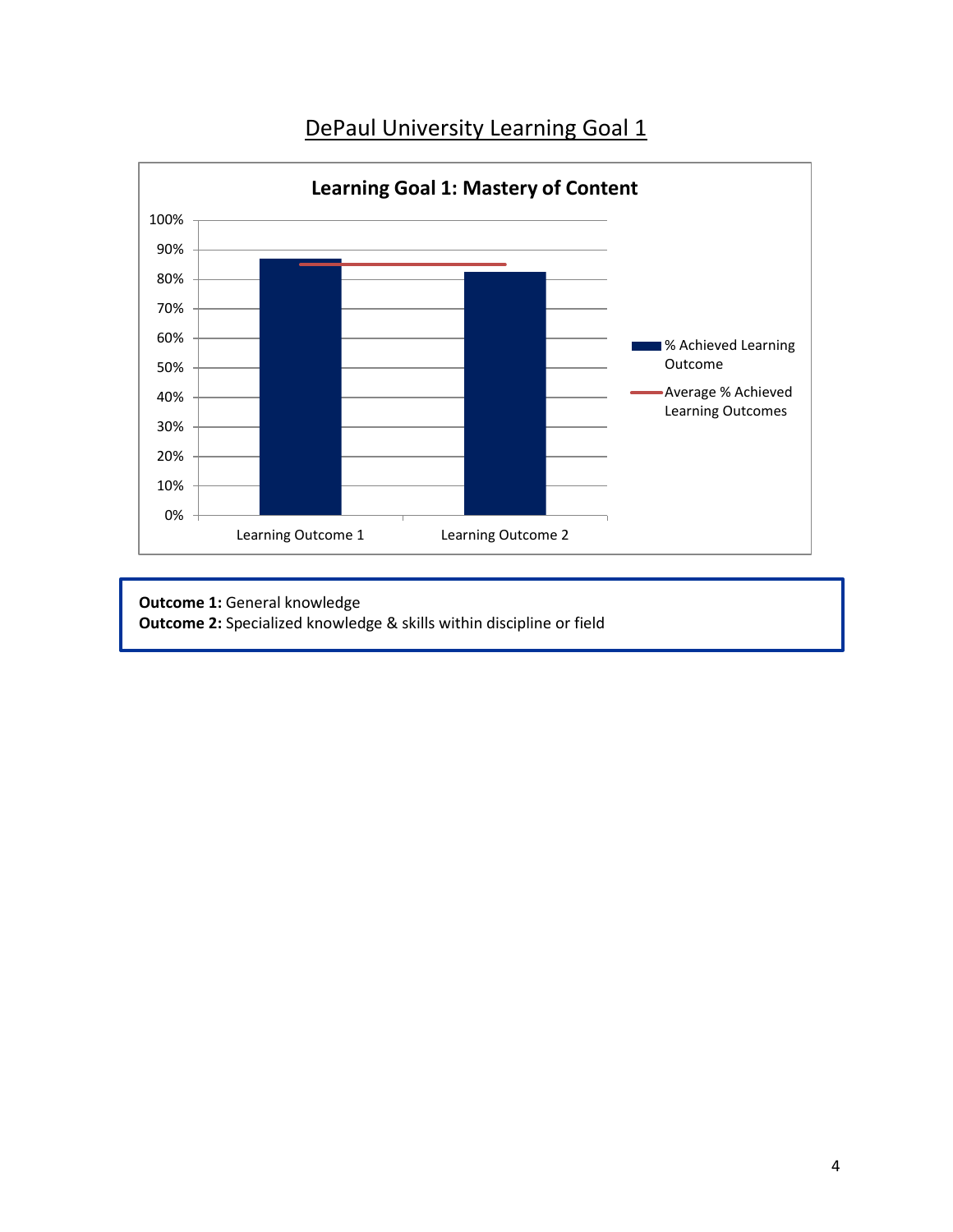

**Outcome 1:** Access, analyze & evaluate information from multiple sources **Outcome 2:** Solve quantitative problems **Outcome 3:** Create & support arguments using a variety of approaches **Outcome 4:** Use existing knowledge to generate and synthesize ideas in original ways **Outcome 5:** Communicate clearly in speech and writing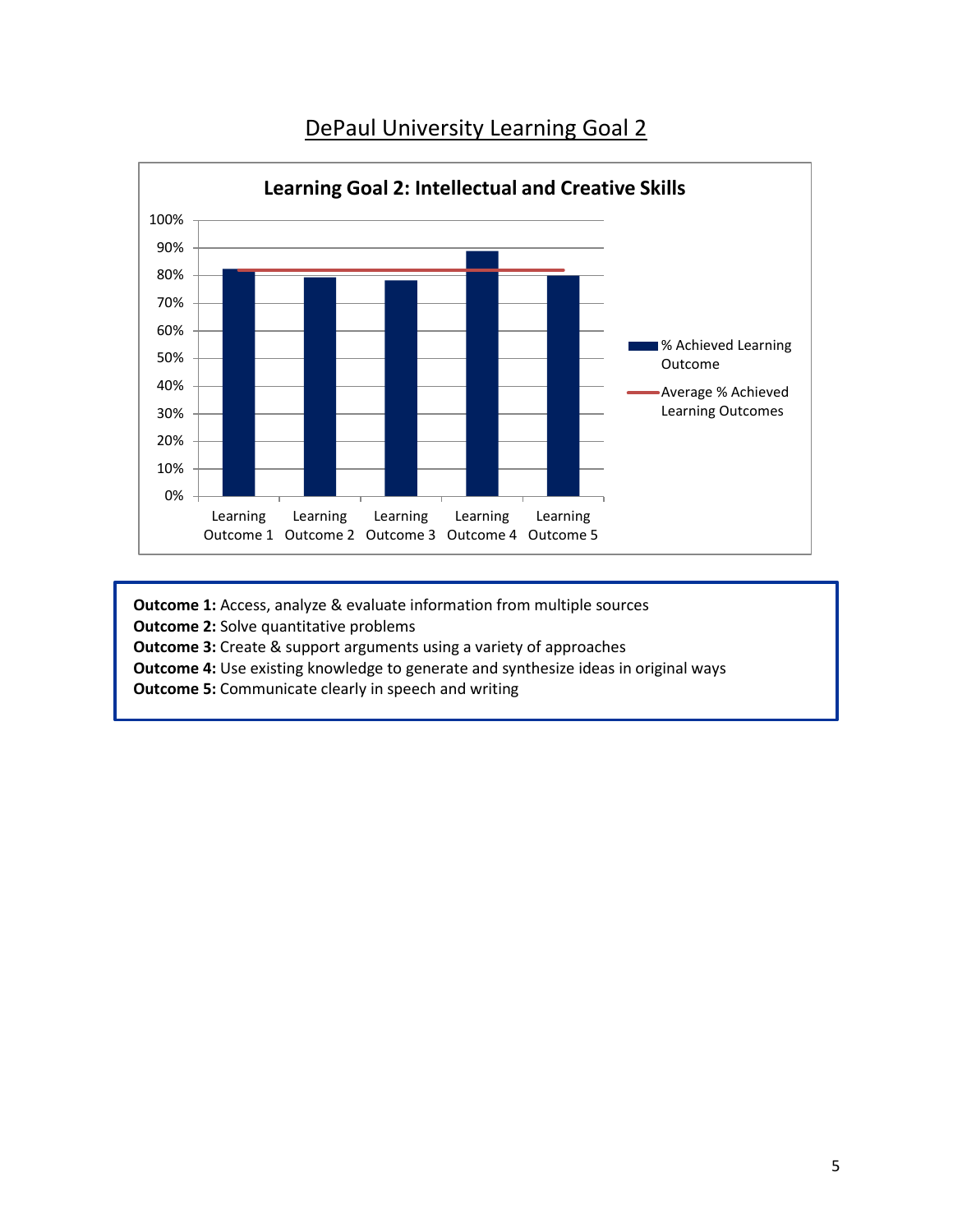

**Outcome 1:** Articulate beliefs & convictions about what it means to be human & create a just society

**Outcome 2:** Articulate what is entailed in becoming a self-directed ethical decision-maker & living a life of personal integrity

**Outcome 3:** Evaluate ethical issues from multiple perspectives & employ those considerations to chart coherent & justifiable courses of action

**Outcome 4:** Benefit communities through socially responsible engagement & leadership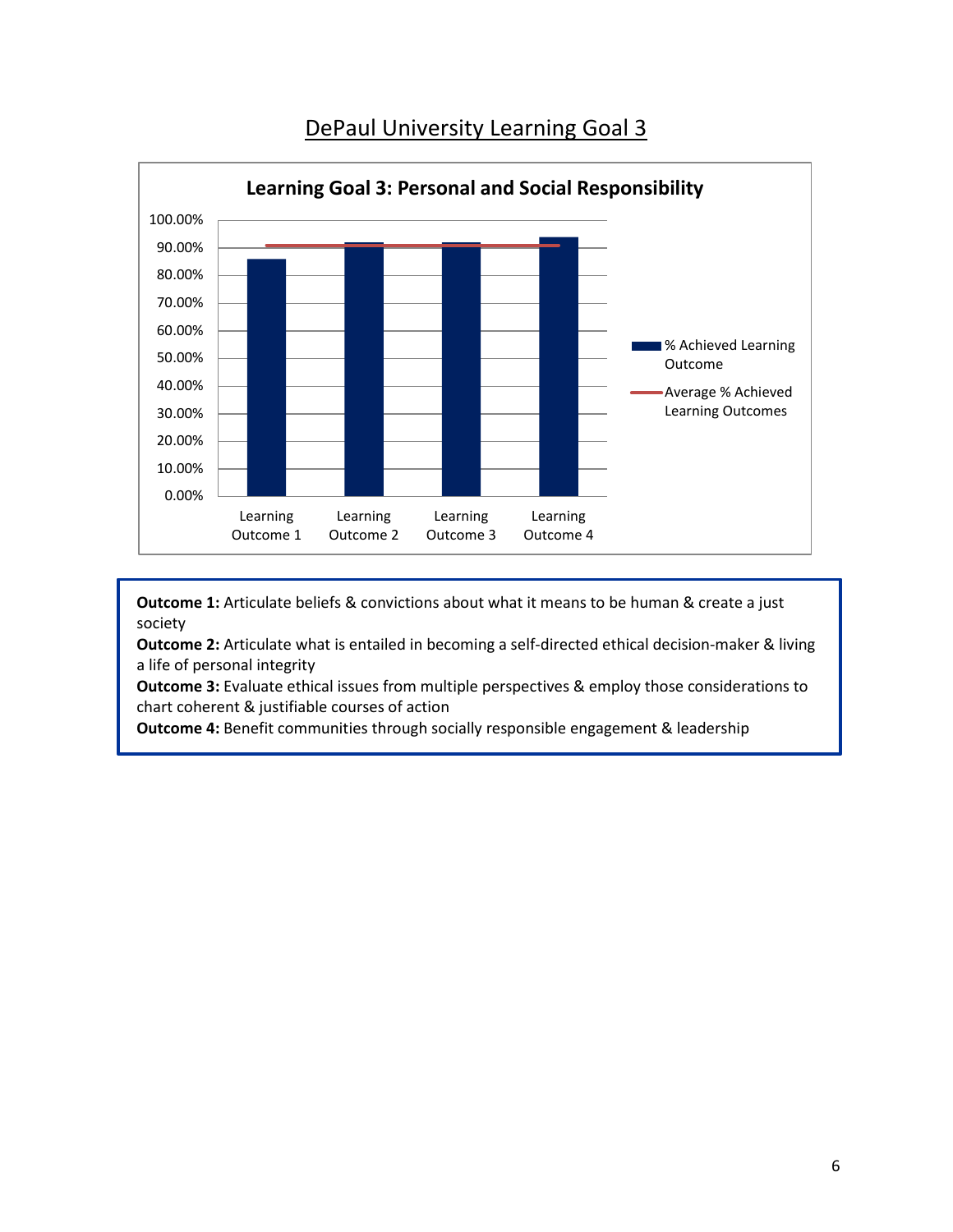

**Outcome 1:** Respect for & learning from perspectives of others different from ourselves **Outcome 2:** Knowledge of global interconnectedness & interdependencies **Outcome 3:** Knowledge to become a steward of global resources for a sustainable future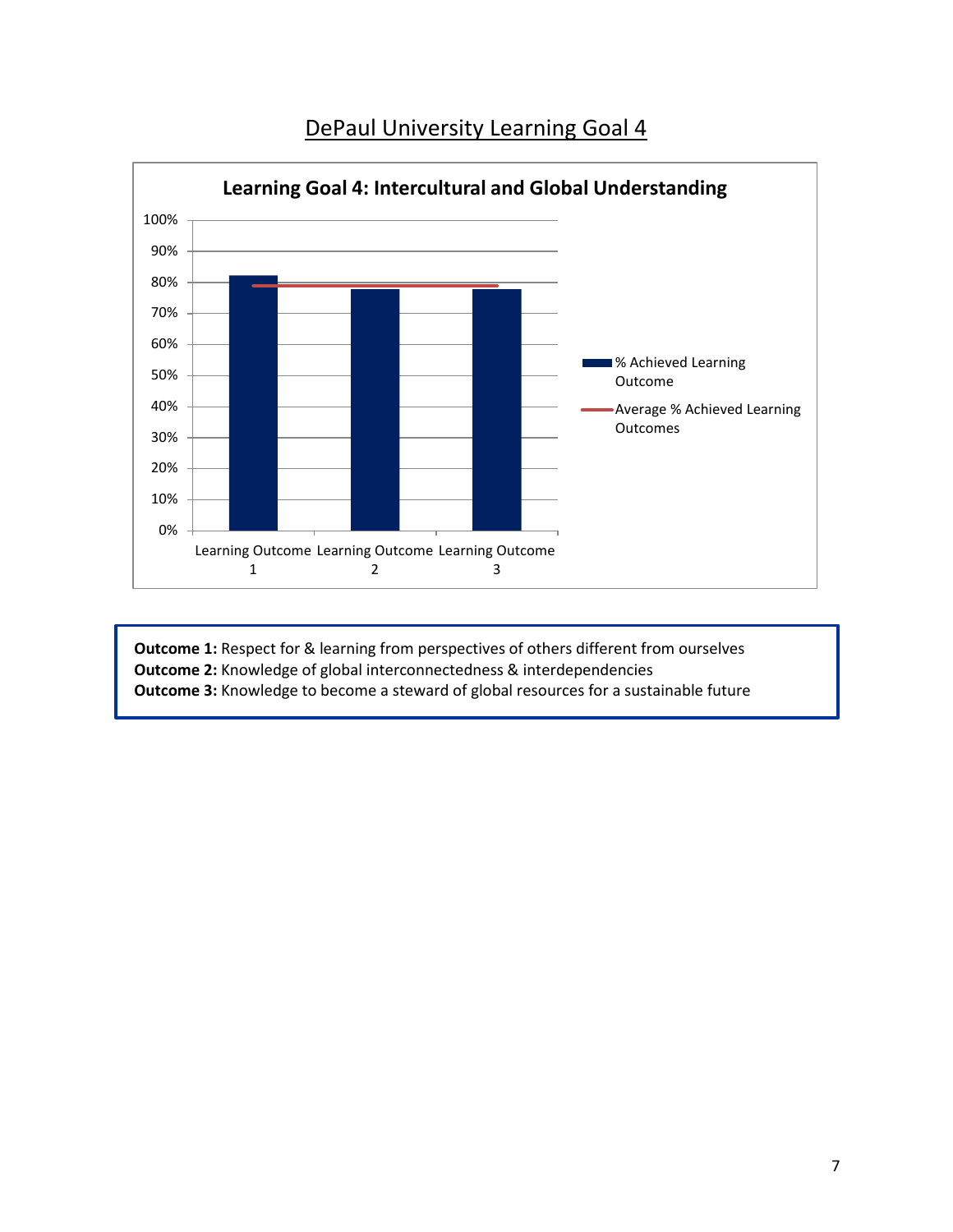

**Outcome 1:** Relate learning to multiple fields & realms of experiences **Outcome 2:** Make connections among ideas & experiences to synthesize & transfer to daily practice

**Outcome 3:** Design, develop, & execute a significant intellectual project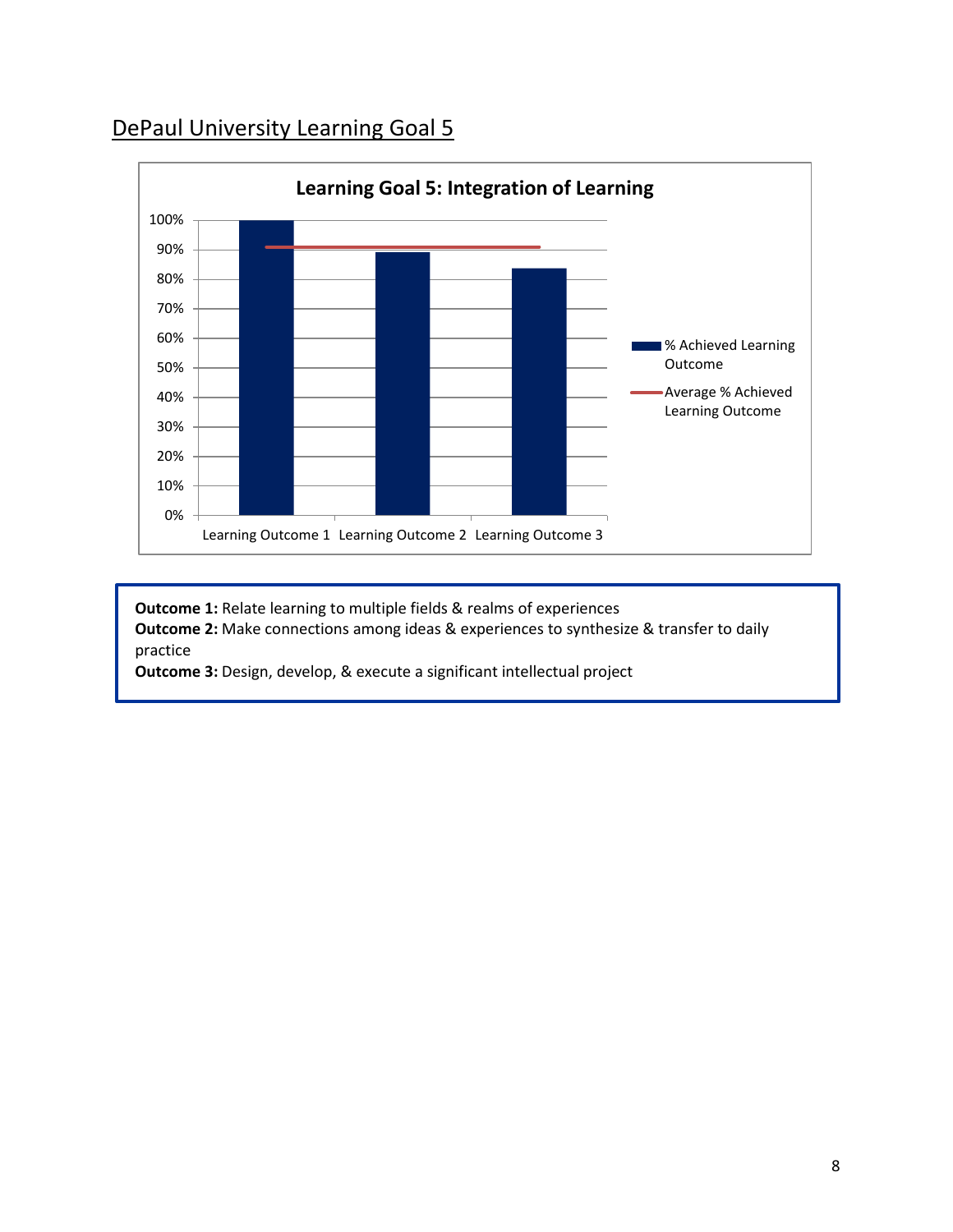

**Outcome 1:** Set goals for future that are the result of realistic self-appraisal & reflection **Outcome 2:** Articulate skills & knowledge & represent themselves to external audiences **Outcome 3:** Work towards goals independently & in collaboration with others **Outcome 4:** Employ technology to create, communicate, & synthesize ideas **Outcome 5:** Set priorities & allocate resources

<span id="page-8-0"></span>**Outcome 6:** Apply strategies for a practice of lifelong learning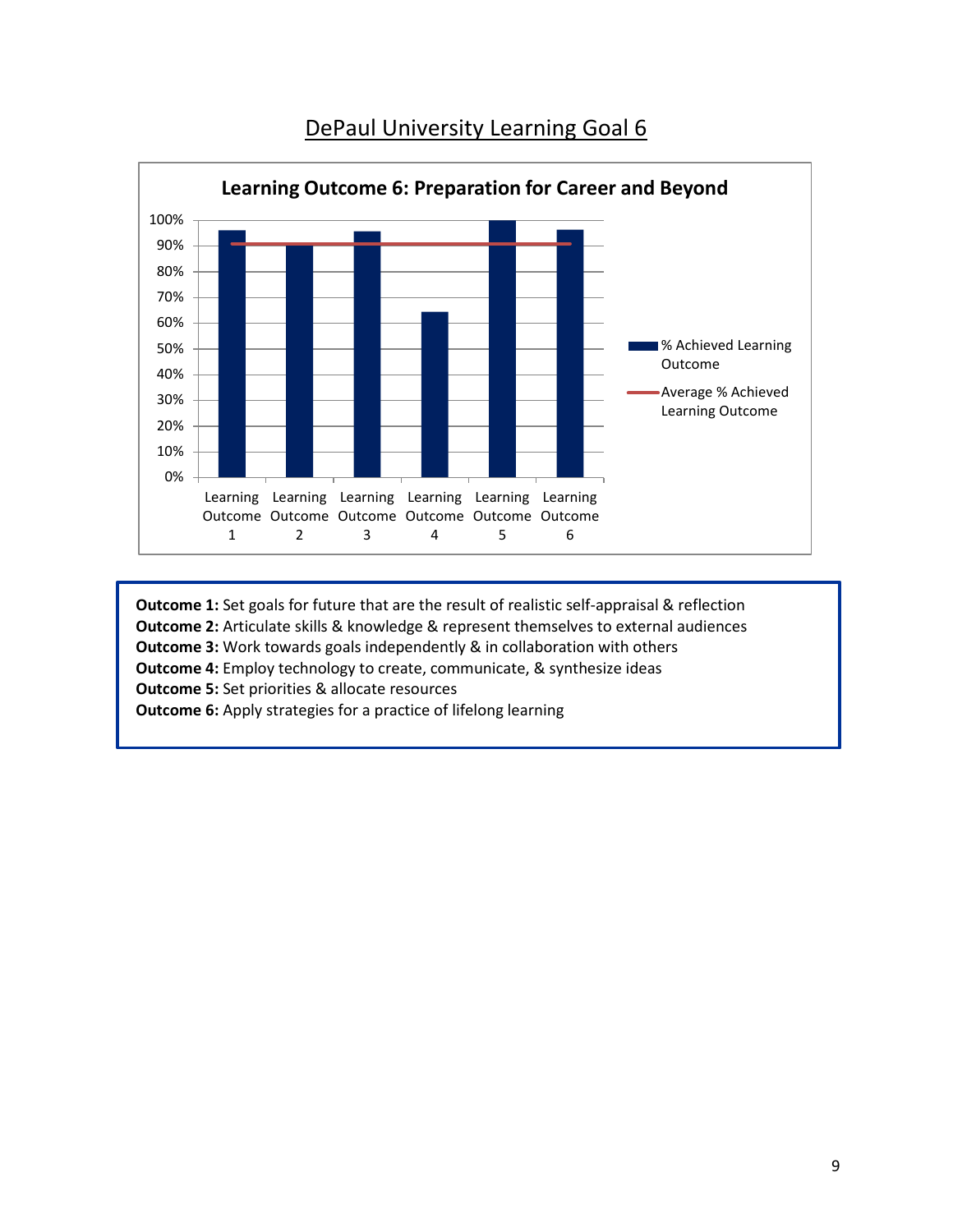# **Appendix A: Programs that Submitted Results by School or College**

Design/Technical Department

| <b>College of Computing and Digital Media Programs</b> |
|--------------------------------------------------------|
| <b>BA Animation</b>                                    |
| <b>BS Animation</b>                                    |
| <b>MA Animation</b>                                    |
| <b>MFA Animation</b>                                   |
| MS Business Information Technology                     |
| <b>MFA Cinema</b>                                      |
| <b>MA Cinema Production</b>                            |
| <b>MS Computational Finance</b>                        |
| MS Computer Information Network Security               |
| BS Computer Science and Math (Joint Degree)            |
| <b>MS Computer Science</b>                             |
| <b>BA Digital Cinema</b>                               |
| <b>BS Digital Cinema</b>                               |
| MS E-Commerce Technology                               |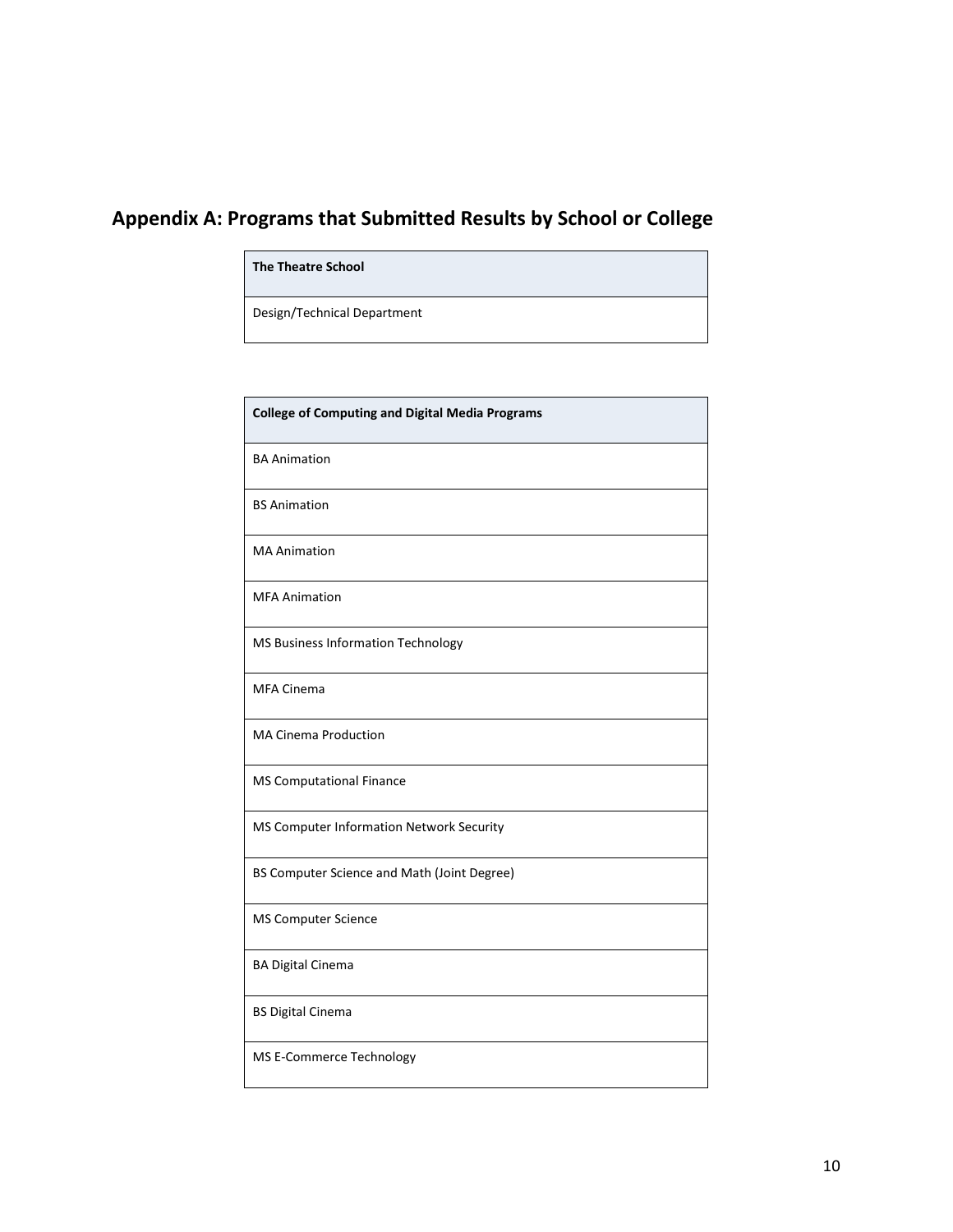| MS Game Development                             |
|-------------------------------------------------|
| <b>BFA Graphic Design</b>                       |
| <b>MS Human Computer Interaction</b>            |
| BS Information Assurance & Security Engineering |
| <b>BS Information Technology</b>                |
| <b>BS Interactive Social Media</b>              |
| MS Network Engineering & Management             |
| <b>BS Network Technologies</b>                  |
| <b>MS Predictive Analytics</b>                  |
| MS Software Engineering                         |

| <b>College of Education Programs</b>                          |
|---------------------------------------------------------------|
| Counseling & Special Ed/ School Counseling                    |
| Leadership, Language, and Curriculum - Educational Leadership |

| <b>College of Liberal Arts and Social Sciences Programs</b> |
|-------------------------------------------------------------|
| Anthropology                                                |
| <b>Catholic Studies</b>                                     |
| Art, Media, & Design                                        |
| MA English                                                  |
| History                                                     |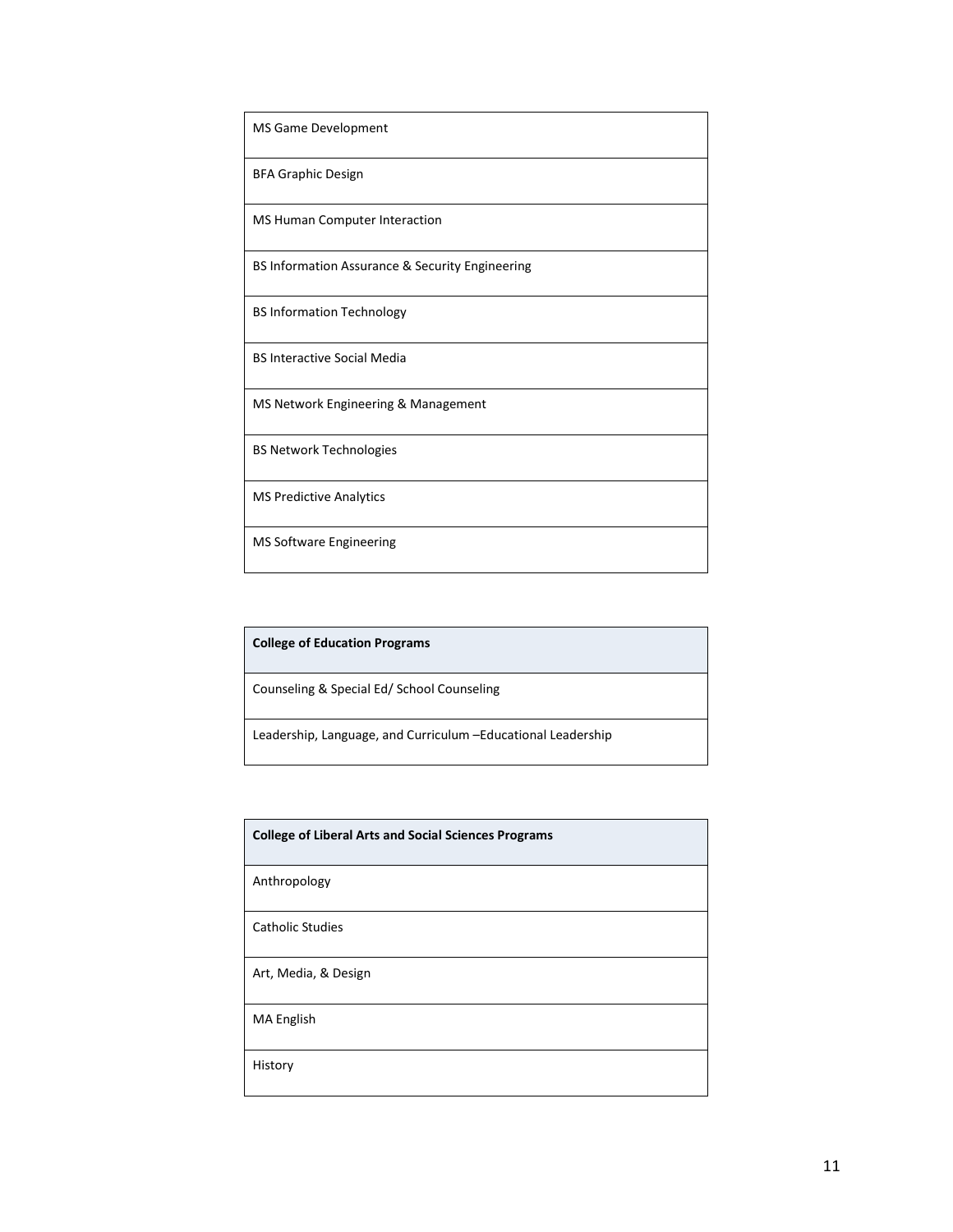| History of Architecture and Art      |
|--------------------------------------|
| Honors Program                       |
| <b>International Studies</b>         |
| <b>Islamic World Studies</b>         |
| Modern Languages                     |
| Peace, Justice, and Conflict Studies |
| Philosophy                           |
| <b>Political Science</b>             |
| Master's in Public Health (MPH)      |
| Master's in Social Work (MSW)        |
| Women and Gender Studies             |

| <b>College of Science and Health Programs</b> |
|-----------------------------------------------|
| <b>Biological Sciences</b>                    |
| <b>Environmental Science</b>                  |
| <b>Health Sciences</b>                        |
| <b>School of Nursing</b>                      |
| <b>MS Science Education</b>                   |
| Psychology                                    |

#### **Liberal Studies Programs**

Quantitative Reasoning and Technological Literacy (QRTL)